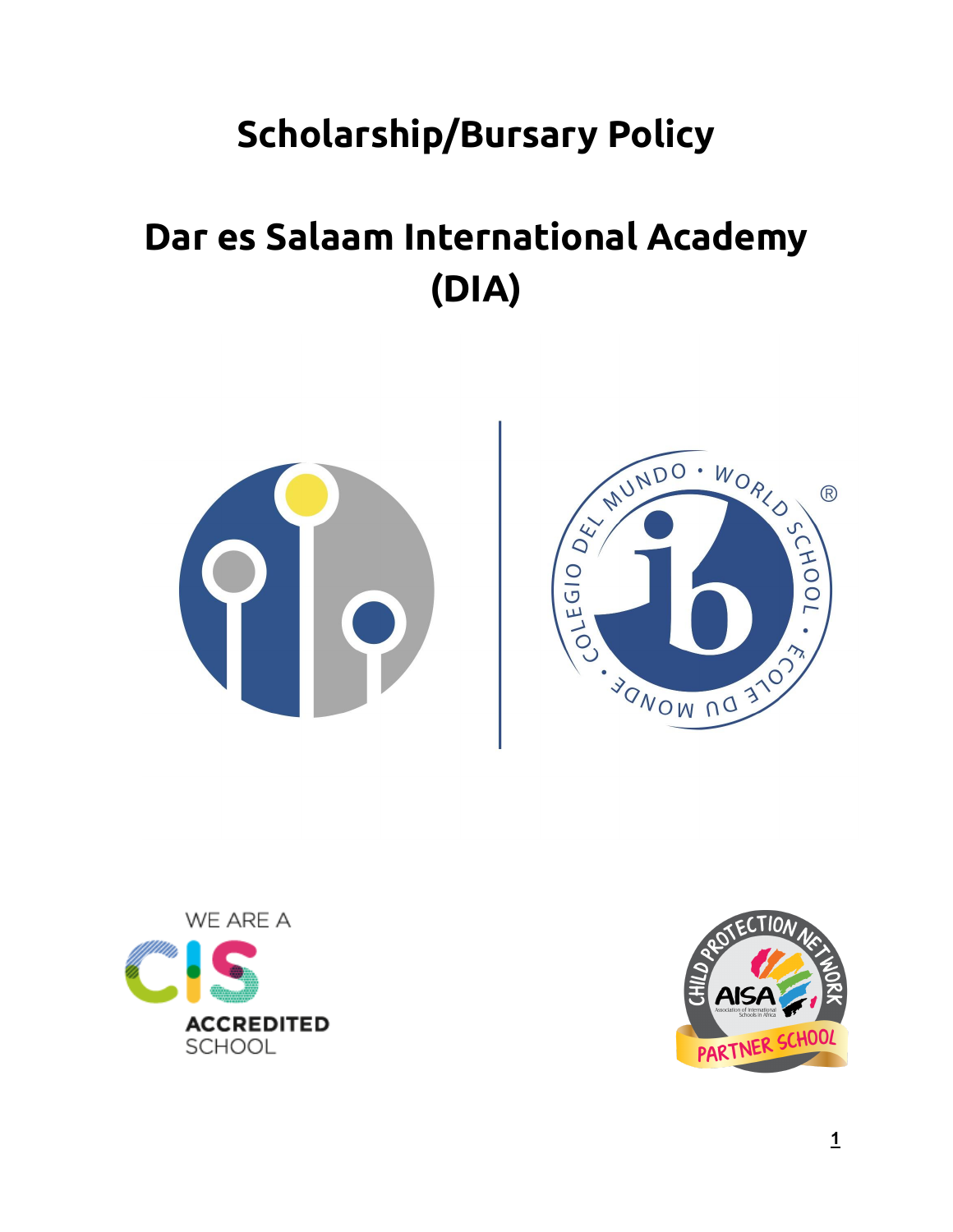| <b>Mission Statement</b>                                               |   |  |
|------------------------------------------------------------------------|---|--|
| <b>Our Guiding Statements</b>                                          | 3 |  |
| Vision                                                                 | 3 |  |
| Philosophy                                                             | 3 |  |
| <b>High Quality Learning</b>                                           | 3 |  |
| <b>Global Citizenship</b>                                              | 3 |  |
| <b>Memberships, Affiliations and Accreditations</b>                    | 4 |  |
| Aim                                                                    | 4 |  |
| <b>Overview</b>                                                        | 4 |  |
| <b>Student Eligibility for Scholarship/Bursary Program:</b>            | 4 |  |
| Parent/Guardian Submissions (this is relevant for all legal guardians) | 5 |  |
| Areas not covered by scholarship/bursary:                              | 5 |  |
| <b>Bursary Bands</b>                                                   |   |  |
| <b>Admissions Policy</b>                                               |   |  |
| <b>Diagnostic Assessment</b>                                           |   |  |
| <b>Requirements for Diploma Programme (DP) Students</b>                |   |  |
| Application process for scholarship applicants                         |   |  |
| <b>Timeline for Scholarship applications</b>                           |   |  |
| How to prepare for the Scholarship Panel Interview                     | 8 |  |
| <b>IB Learner Profile</b>                                              | 8 |  |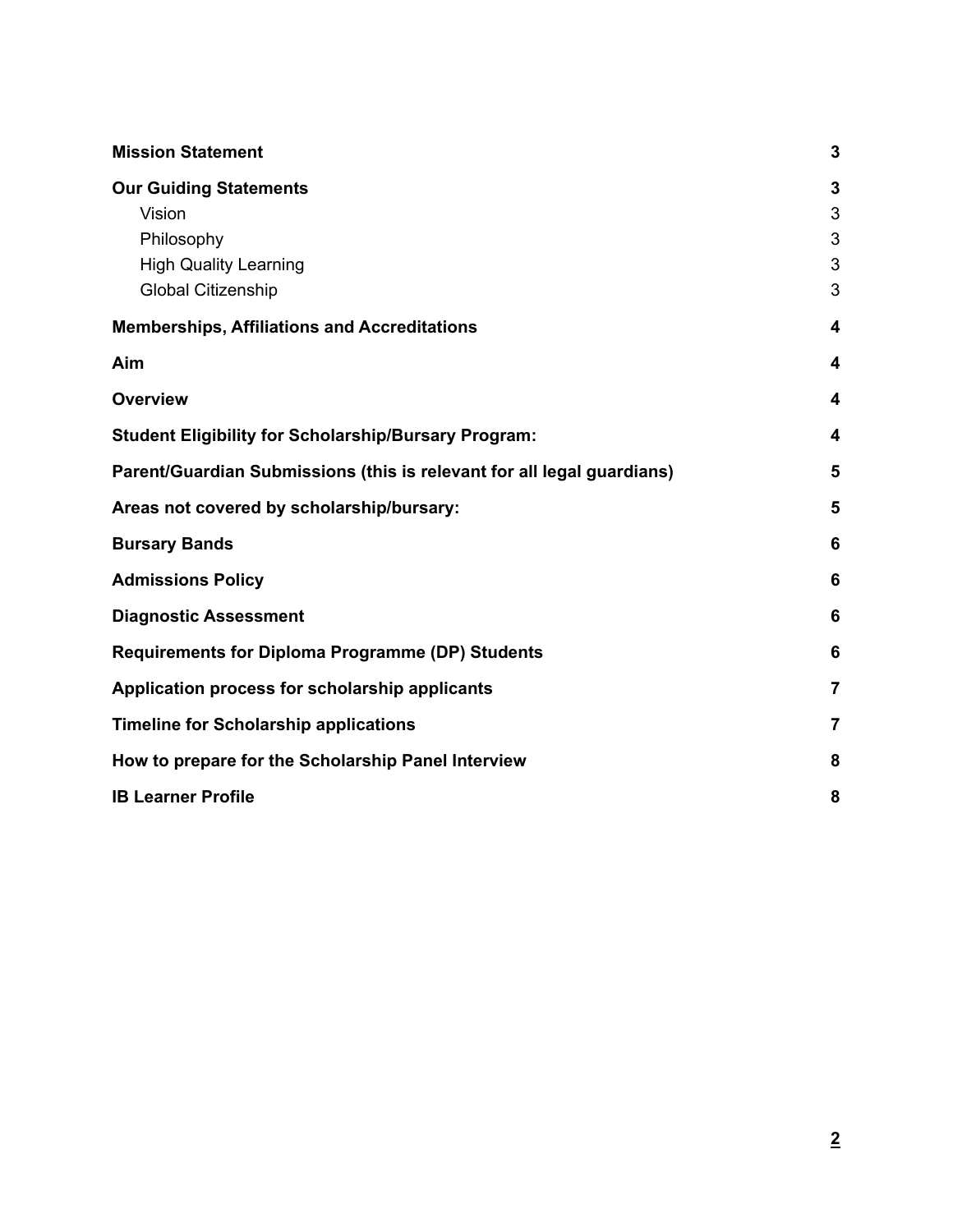#### <span id="page-2-0"></span>**1. Mission Statement**

Dar es Salaam International Academy develops internationally minded lifelong learners through a well-balanced, holistic curriculum and a partnership between school, home and community

#### <span id="page-2-1"></span>**2. Our Guiding Statements**

#### <span id="page-2-2"></span>**Vision**

To provide progressive, engaging, and relevant educational opportunities for a diverse range of learners to succeed.

#### <span id="page-2-3"></span>**Philosophy**

At DIA we are committed to:

- Safety and Well Being
- Creating an inclusive personalized learning space
- Respectful, open-minded communication and collaboration
- Student Agency through choice, voice, and service-learning
- Delivering an inquiry-driven concept based curriculum
- Providing a challenging and student-centered learning
- Integrating Arts and Technology
- Data-driven decision making

# <span id="page-2-4"></span>**High Quality Learning**

High-quality learning at DIA is demonstrated by:

- Participation in open-minded, authentic, and constructive communication
- Effective engagement, interest, and a commitment to learning
- Development and application of Approaches to Learning skills
- Higher-order thinking, problem-solving, and inquiry
- Exploring challenging and unfamiliar content and contexts
- Regular and purposeful reflection.

#### <span id="page-2-5"></span>**Global Citizenship**

Global Citizenship at DIA is demonstrated by:

- Providing opportunities to learn about cultures and languages
- Teaching skills on planning to advocate action
- Creating an environment of open-mindedness, tolerance, and equality
- Building partnerships with local and global organizations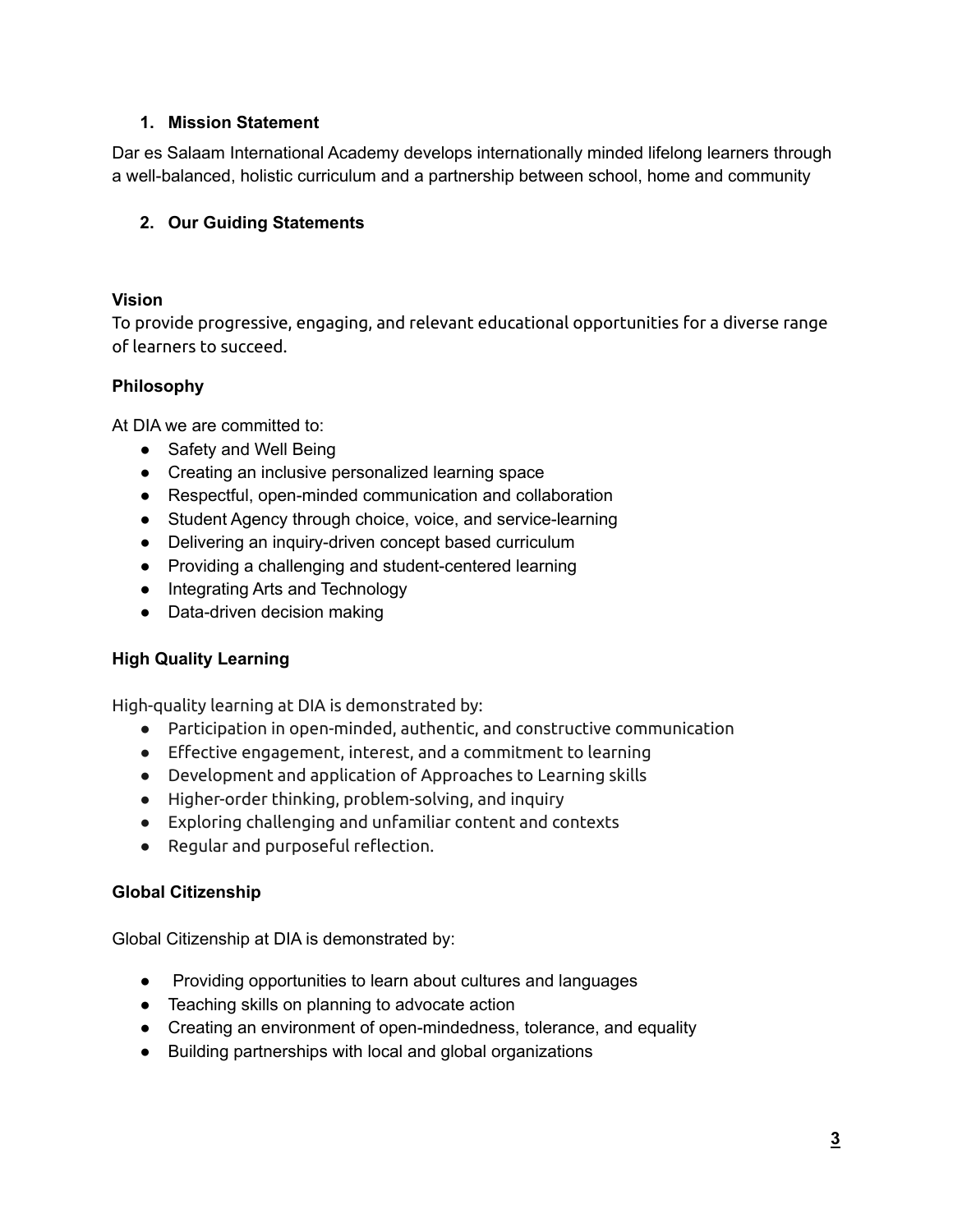# <span id="page-3-0"></span>**3. Memberships, Affiliations and Accreditations**

Dar es Salaam International Academy is an IB World School. Accreditation for the Middle Years Program (Grades 6 – 10) was granted in 2009. Accreditation for Primary Years Programme (KG-Grade 5) was granted in 2014. Accreditation for the Diploma Programme (Grades 11 - 12) was granted in 2017.

Though DIA is an IB World School and follows the standards and practices set out by the IBO, we are first and foremost DIA, and philosophies, policies, and procedures set out by DIA must be adhered to in unison with IB standards and practices.

DIA is a full school member of the Association of International Schools in Africa (AISA). DIA is a Council of International Accredited School(CIS). DIA is a Candidate School for the Middle States Association Commissions of Elementary and Secondary Schools (MSA-CESS).

DIA is a fully registered Primary and Secondary school per Tanzanian Law and the Ministry of Education.

DIA also belongs to the Tanzania International Schools Association (TISA).

# <span id="page-3-1"></span>**4. Aim**

To enable academically gifted students to fulfill their personal potential by receiving an internationally recognised education, which they would not otherwise have the financial means to access.

# <span id="page-3-2"></span>**5. Overview**

This handbook will allow potential candidates for DIA's Scholarship/Bursary 2022/23 programme to understand the requirements to apply.

# <span id="page-3-3"></span>**6. Student Eligibility for Scholarship/Bursary Program:**

- Tanzanian
- Supportive home network this can be in the form of a parent/guardian/mentor
- Balanced
	- Above average in most subject areas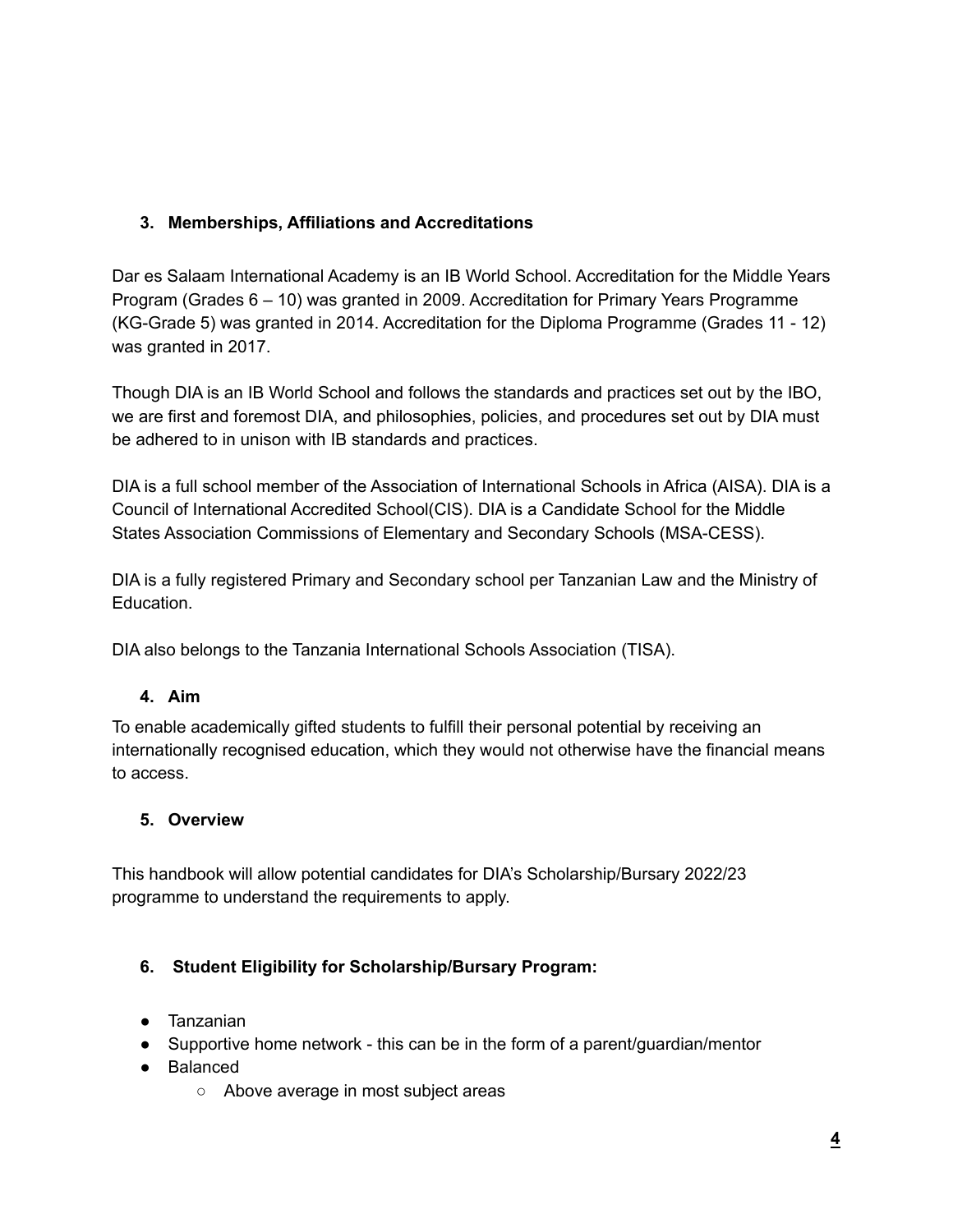- Evidence of being a well balanced student (such as evidence of participation in extracurricular activities)
- Involved in the community (e.g. through religious/social communities)
- Displays qualities consistent with the IB Learner Profile & DIA's Guiding Statements
- No behavioral challenges
- Fits DIA's regulations in line with the DIA Admissions Policy
- Possesses a high standard of written and spoken English
- Excellent academic track record (as evidenced from report cards, assessments and confidential reports)

*NB: Scholarships/Bursaries are open to current DIA students and new applicants*

- <span id="page-4-0"></span>**7. Parent/Guardian Submissions** *(this is relevant for all legal guardians)*
- Letter from Employer, outlining position and annual net salary
- Letter providing any information about property owned by parent/guardian
- Letter providing any information about businesses owned by parent/guardian
- Overview of any other income received by parent/guardian
- Bank statements of the last 3 months
- List of monthly expenditures (e.g. rent, bills, food costs, support of other family members, transport etc.)

#### <span id="page-4-1"></span>**8. Areas not covered by scholarship/bursary:**

- DIA Uniform
- School supplies not provided by the school (e.g. backpacks, lunch boxes etc.)
- Laptop (mandatory)
- Graphical calculator (mandatory)
- IB Examinations
- Paid extracurricular activities (not mandatory)
- Mandatory Study Tours/Field Trips (Grade 11)
- Canteen lunches/snacks (not mandatory)
- University/College applications

Please see an overview below for an **approximate** overview of costs for 2019/20:

| <b>Approximate Costs</b>    | $G11 - 12$      |  |
|-----------------------------|-----------------|--|
| Uniform                     | 250,000 TZS     |  |
| Laptop                      | USD 500 - 1,500 |  |
| <b>Graphical Calculator</b> | <b>USD 150</b>  |  |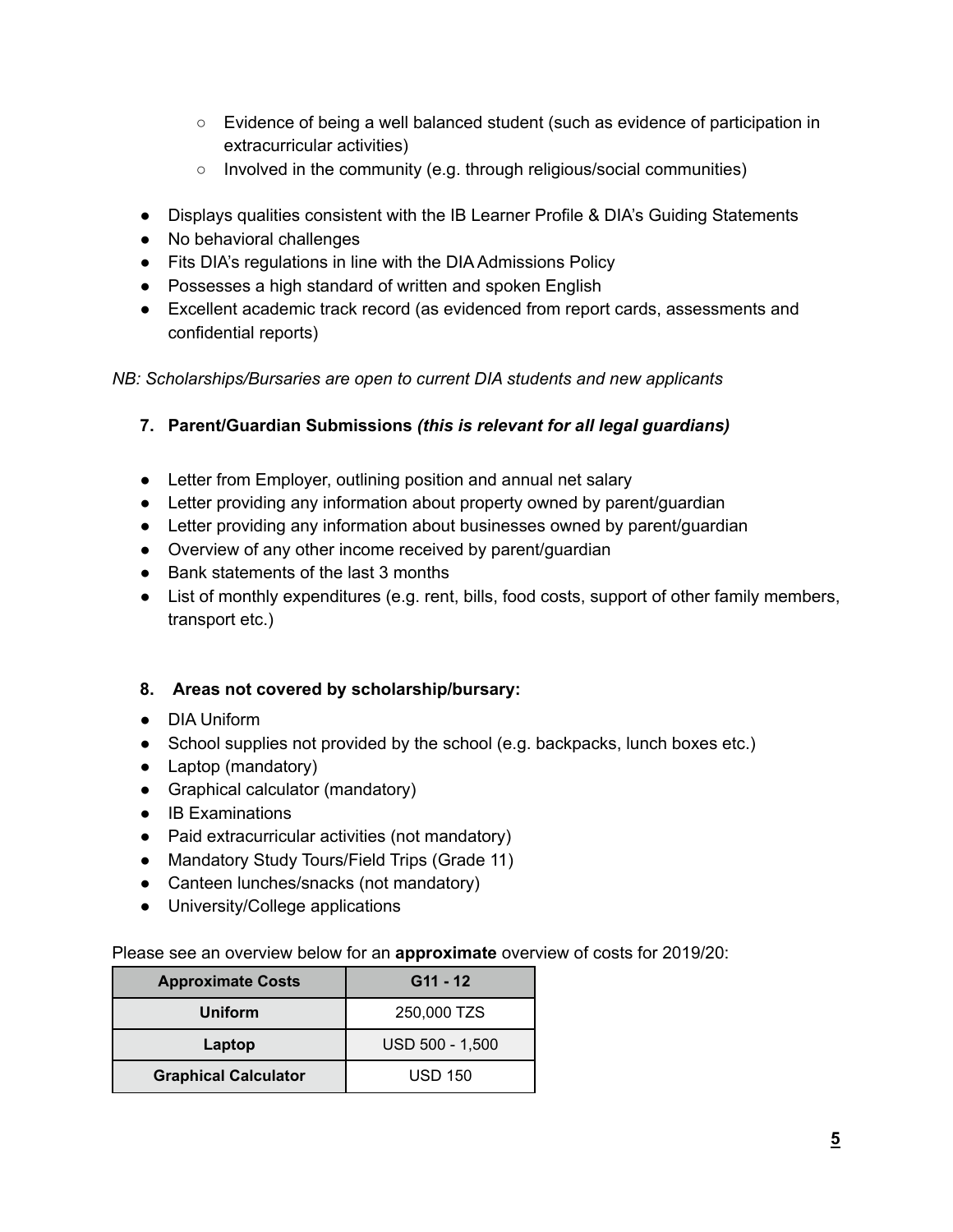| <b>IB Examinations (G11)</b> | <b>USD 1200</b> |
|------------------------------|-----------------|
| <b>Study Tours</b>           | USD 1400 - 1800 |

#### <span id="page-5-0"></span>**9. Bursary Bands**

If your child meets all the eligibility requirements, however parents/guardians do not meet all the requirements for a full scholarship, it may be decided to offer the student a bursary. Bursary bands are the following:

| <b>Tuition</b> | <b>Percentage of Tuition*</b> |
|----------------|-------------------------------|
| Tier 1         | 100                           |
| Tier 2         | 75                            |
| Tier 3         | 50                            |
| Tier 4         | 25                            |

\*Please note this is for tuition only, it does not include the areas stated in number 5

### <span id="page-5-1"></span>**10. Admissions Policy**

Students not currently enrolled at DIA, must review the Admissions Policy to ensure they fit the mandatory requirements of age and academics. As well as submit all required documentation beyond the requested documentation within this handbook.

# <span id="page-5-2"></span>**11. Diagnostic Assessment**

Once all required documentation has been submitted, the next stage will be the student will sit a diagnostic assessment to gauge the academic and social level of students applying. All applicants will be given an initial assessment, which includes reading and comprehension, writing and mathematics.

# <span id="page-5-3"></span>**12. Requirements for Diploma Programme (DP) Students**

- Access to the Internet at home
- Personal laptop to be brought to school
- Graphing calculator
- Participation in Study Tours (if applicable)
- Maintain a grade point level of: 36 or above(out of 42) which will be monitored every term. Students who do not maintain this average will lose their bursary/scholarship
- Attendance of: 85% to be reviewed every term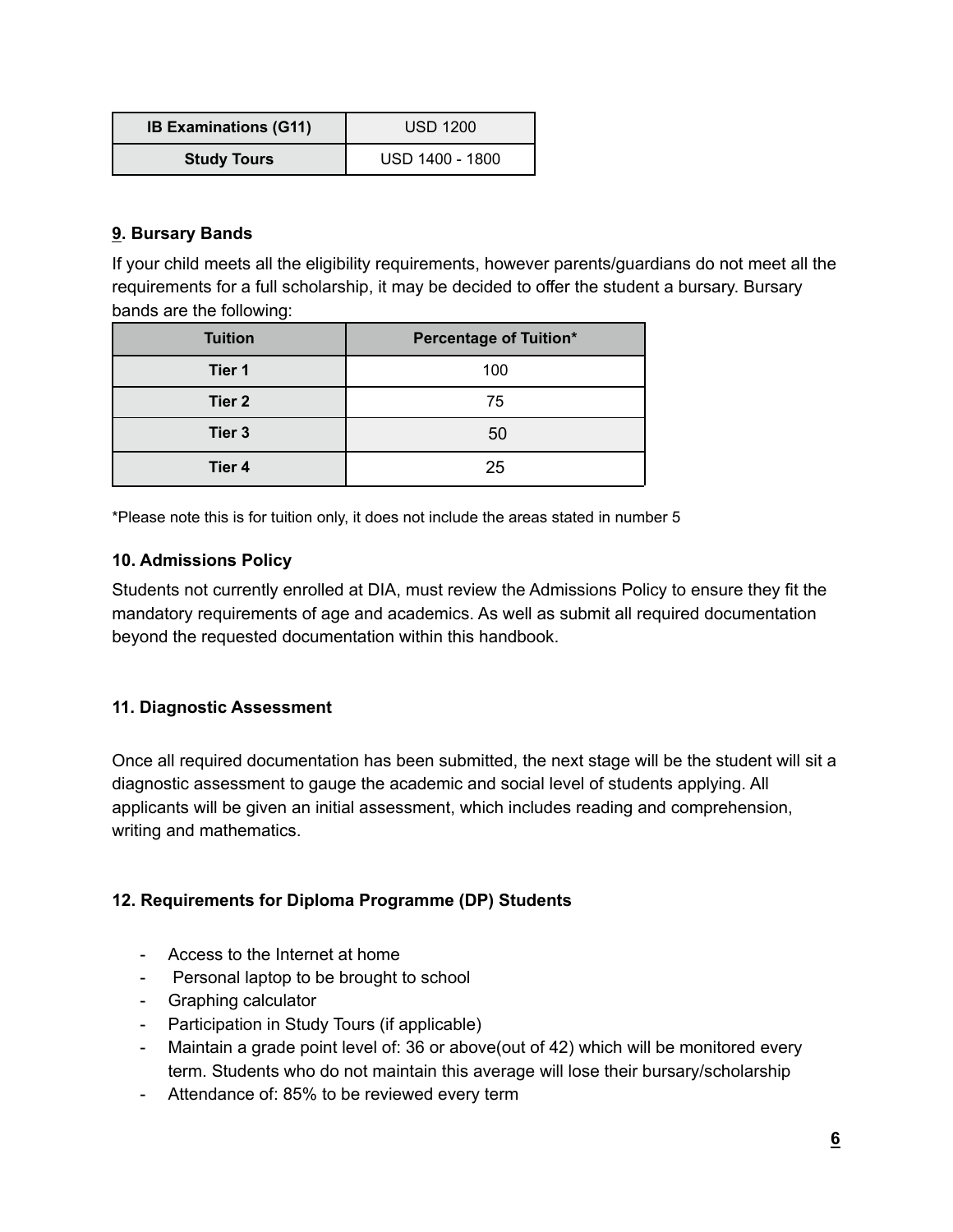- Submission of school report for Grades 9 and 10 in MYP or Years 10 and 11 in IGCSE (or equivalent)
- Students must have completed Grade 10 (MYP) or Year 11 (IGCSE) (or equivalent)
- Overall grade 4 or above in at least four subjects at MYP or overall grade C or above in at least four subjects at IGCSE (or equivalent)
- Overall grade 5 (MYP) or grade B (IGCSE) or above in subjects being studied at Higher Level (or equivalent)

# <span id="page-6-0"></span>**13. Application process for scholarship applicants**

- Fully completed DIA Application form (if non DIA-student)
- Submission of three (3) academic years of report cards, including the most recent in English
- Submission of DIA Confidential Report (if non-DIA Student)
- Applicants (the student) must write a maximum of one page letter stating why they would like to apply for a scholarship/bursary program. This letter is to give DIA a more clear view as to why the applicant is a suitable candidate for the scholarship and how they would contribute to the overall goal and mission statement of the school.
- Applicant must submit two letters of recommendation, in English:
	- Letter 1: Academic reference from a current/past teacher
	- Letter 2: Personal Character reference from someone who knows the student well (cannot be a parent/guardian or directly related)

# **NB: Letter must include a current phone number and email address of writer, and clearly state relationship with student - letters without these details will not be considered**

# <span id="page-6-1"></span>**14. Timeline for Scholarship applications**

- ALL Scholarship Program applications must be submitted by **February 8th 2022** to DIA
	- Applications missing information will not be considered
	- Applications submitted after this date will not be considered
- All applicants will receive information within five (3) working days from January 28th 2022 to notify them if their application is moving on to the next round
- Successful applicants will receive a date for diagnostic assessment
- All applicants will receive information within three (3) working days from the date of sitting diagnostic assessment if their application is moving on to the next round
- Successful applicants will receive a date of when they will meet the DIA Scholarship Program Panel for an interview
- All applicants will receive information within five (5) working days from meeting the panel if their application to receive a scholarship was successful or not
- Successful applicants and their families will then begin discussions with the DIA Administration to prepare for the academic year 2022/23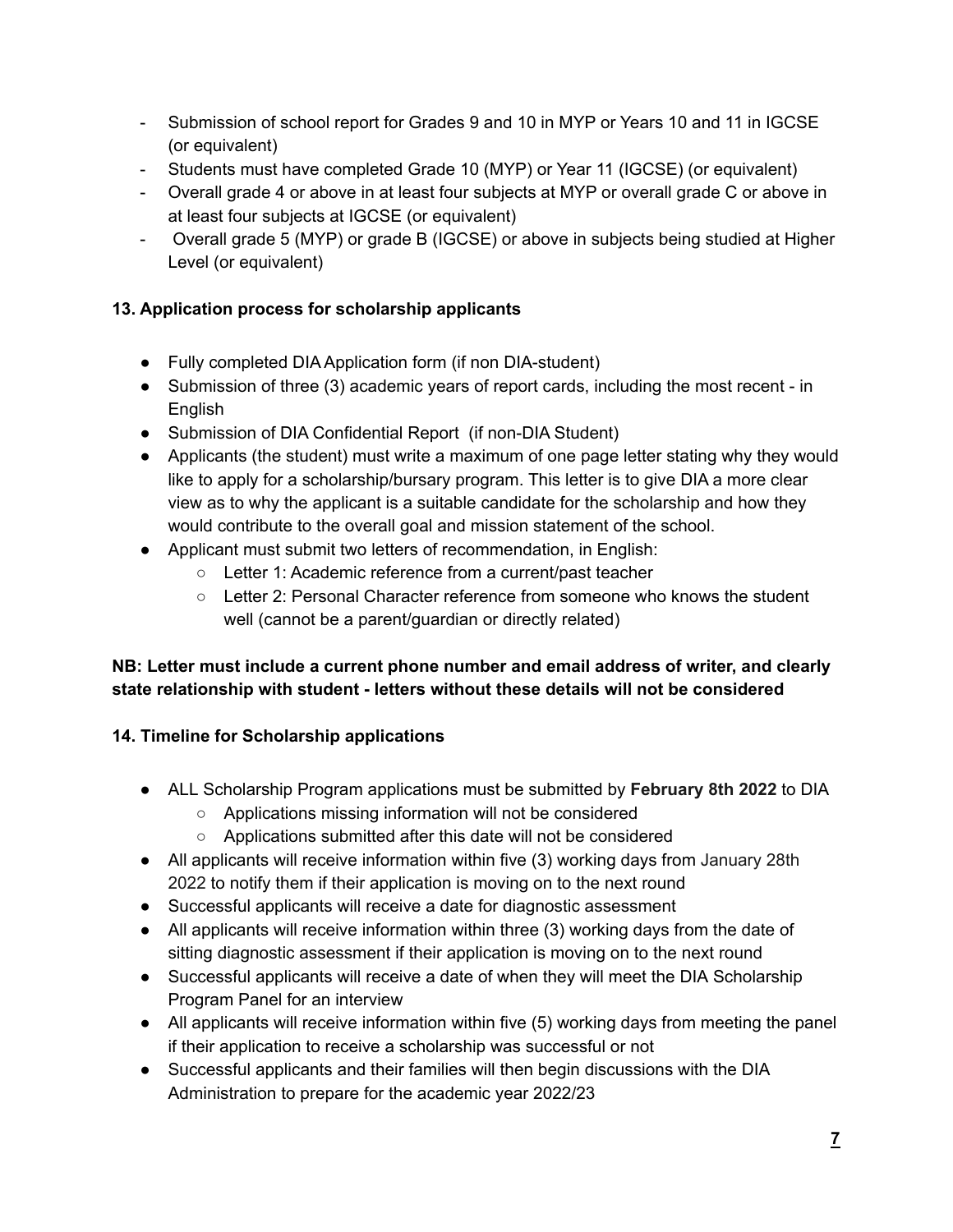#### <span id="page-7-0"></span>**15. How to prepare for the Scholarship Panel Interview**

- Be familiar with DIA
- Be familiar with the IB DP Curriculum
- Be familiar with the IB Learner Profile

NB: In the interview we are looking for honest answers, that include specific details/examples, original thinking and to show us who you are and what is important to you.

#### **IB Learner Profile**

<span id="page-7-1"></span>"The aim of all IB programmes is to develop internationally minded people who, recognizing their common humanity and shared guardianship of the planet, help to create a better and more peaceful world." *(IB Learner Profile, 2007).*

IB learners strive to be:

**Inquirers -** They develop their natural curiosity. They acquire the skills necessary to conduct inquiry and research and show independence in learning. They actively enjoy learning and this love of learning will be sustained throughout their lives.

**Knowledgeable -**They explore concepts, ideas and issues that have local and global significance. In so doing, they acquire in-depth knowledge and develop understanding across a broad and balanced range of disciplines.

**Thinkers -** They exercise initiative in applying thinking skills critically and creatively to recognize and approach complex problems, and make reasoned, ethical decisions.

**Communicators -** They understand and express ideas and information confidently and creatively in more than one language and in a variety of modes of communication. They work effectively and willingly in collaboration with others.

**Principled -** They act with integrity and honesty, with a strong sense of fairness, justice and respect for the dignity of the individual, groups and communities. They take responsibility for their own actions and the consequences that accompany them.

**Open-minded -** They understand and appreciate their own cultures and personal histories, and are open to the perspectives, values and traditions of other individuals and communities. They are accustomed to seeking and evaluating a range of points of view, and are willing to grow from the experience.

**Caring -** They show empathy, compassion and respect towards the needs and feelings of others. They have a personal commitment to service, and act to make a positive difference to the lives of others and to the environment.

**Risk-takers -** They approach unfamiliar situations and uncertainty with courage and forethought, and have the independence of spirit to explore new roles, ideas and strategies. They are brave and articulate in defending their beliefs.